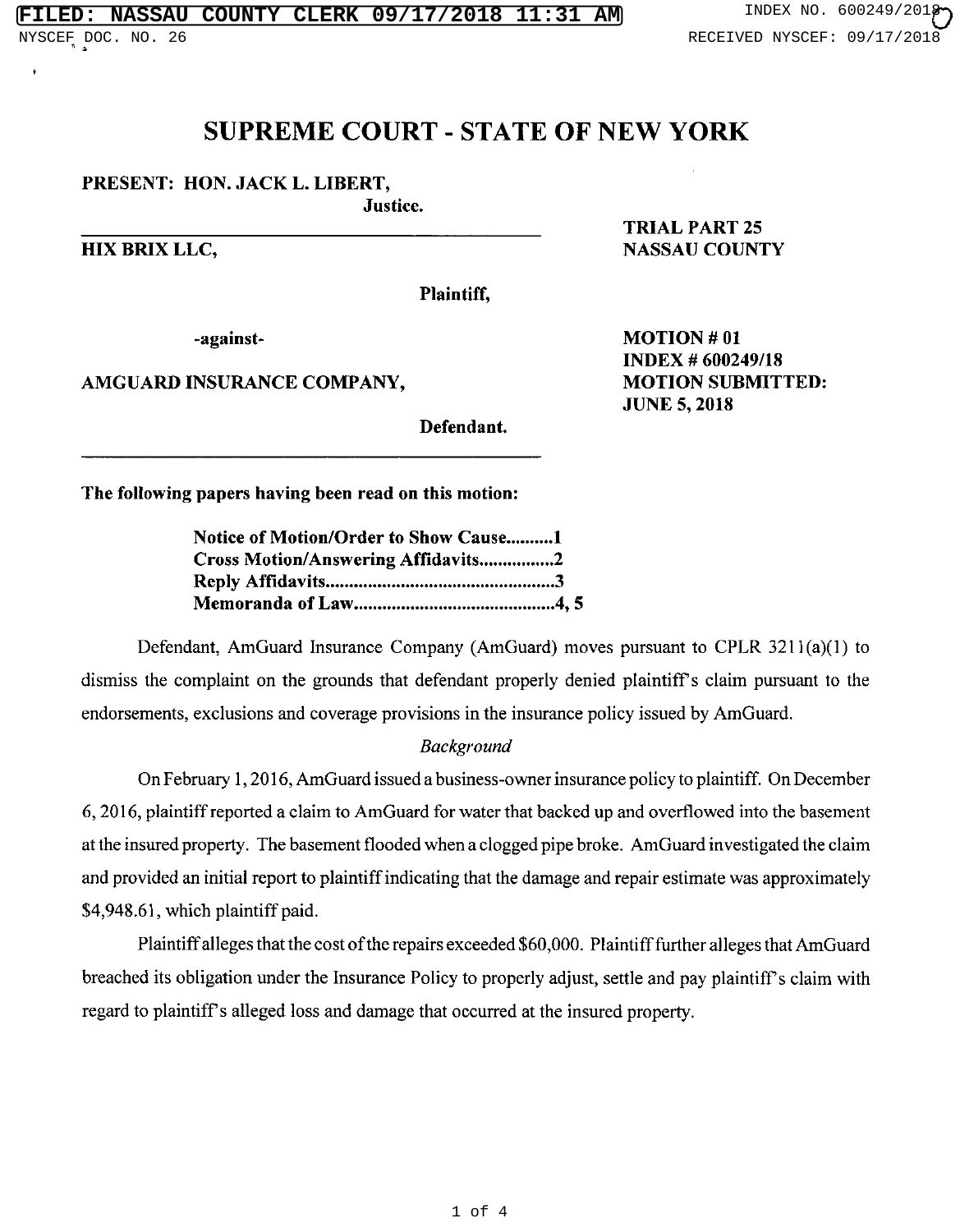The subject policy contains the following exclusion language:

# B. Exclusions

- g. Water
	- (3) Water that backs up or overflows or is otherwise discharged from a sewer, drain, sump, sump pump, or related equipment.

Plaintiff also purchased a special endorsement for this policy entitled "Water Back-Up and Sump Overflow" that provided up to \$5,000.00 in coverage for a loss that results from:

- $\mathbf{1}$ . Water or waterborne material which backs up through or overflows or is otherwise discharged from a sewer or drain; or
- $\overline{2}$ . Water or waterborne material which overflows or is otherwise discharged from a sump, sump pump, or related equipment, even if the overflow or discharge results from mechanical breakdown of a sump or its related equipment.

### *Defendant's Contentions:*

Defendant contends that while the water back-up was excluded under the policy, it fell within coverage under the "Water Back-Up and Sump Overflow" Endorsement purchased by Plaintiff and AmGuard paid plaintiff \$5,000.00 pursuant to the limit of the Endorsement. Defendant argues that based upon the clear and unambiguous language in the Policy and Endorsement, AmGuard properly paid the claim up to the stated \$5,000.00 coverage limit.

### *Plaintiff's Contentions:*

Plaintiff contends that the clog that caused the water overflow was in the interior of the premises and that the policy is ambiguous corceming claims of this nature. Plaintiff contends that because AmGuard used the word "plumbing" in an exclusion for "frozen plumbing" then they should have used that same term in the water damage exclusion if the intention was to exclude leaks from internal plumbing. Plaintiff asks the court to recognize a distinction between the terms "plumbing" and "sewers and drains," the plumbing being on the plaintiff's property and the sewers and drains being off the premises. Defendant contends that because defendant did not include the term "plumbing" in the water exclusion, the backup of water through the insured's internal plumbing system is a covered loss.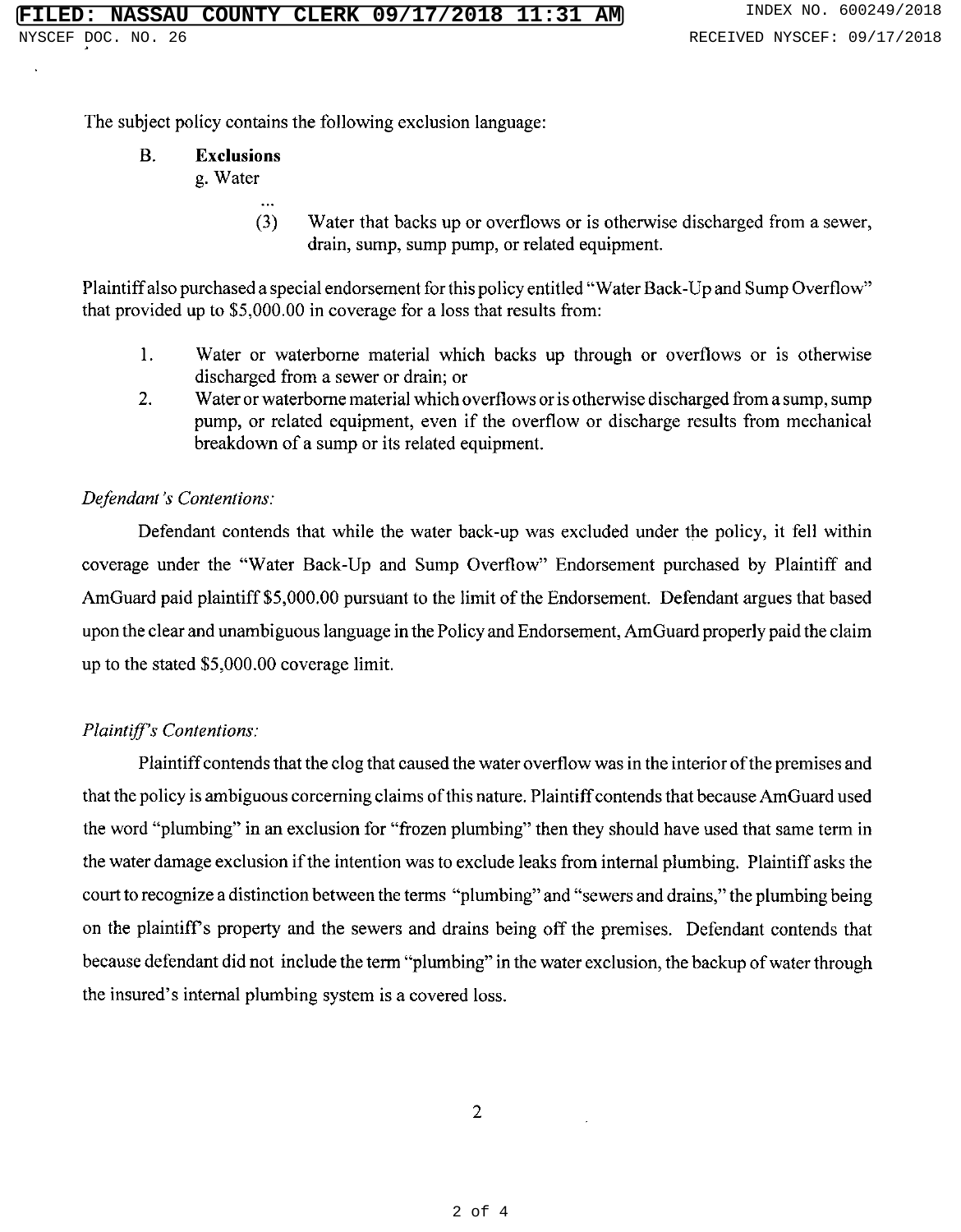#### *Discussion*

An insurer can be relieved of its duty by establishing, as a matter of law, that there is no possible factual or legal basis upon which it might eventually be obligated to indemnify the insured. If the allegations on their face do not bring the case within the coverage of the policy, there is no duty to defend or indemnify *(see Tartaglia v. Home Ins., Co., 240 AD2d 396 [2<sup>nd</sup> Dept 1997], <i>Sears, Roebuck and Co.v. Reliance Ins. CO.* 654 F2d 494 [7<sup>th</sup> Cir 1981], *Campoverde v. Fabian Builders, LLC*, 83 AD3d 986 [2<sup>nd</sup> Dept 2011]).

Generally, as with the construction of contracts, unambiguous provisions of an insurance contract must be given their plain and ordinary meaning, and the interpretation of such provisions is a question of law for the court. A policy is read as a whole and in construing an endorsement to an insurance policy, the endorsement, its exclusions and the policy must be read together, and the words of the policy remain in full force and effect except as altered by the words of the endorsement *(see Cty. of Columbia v. Cont'l Ins. Co.,* 83 N.Y.2d 618, 634 N.E.2d 946 [1994]). An insurance contract should not be read so that some provisions are rendered meaningless *(see also Golden v. Tower,* 1 AD3d 586 [2nd Dept 2003]).

It is well established that where an insurance policy is written in such language as to be doubtful or uncertain in its meaning, all ambiguity must be resolved in favor of the insured against the insurer *(Lavanant v. Gen. Accident Insurance Co.,* 79 NY2d 623; *Mazzuoccolo v. Cinelly,* 245 AD2d 245, 246-247). Rather than give a fixed meaning to ambiguous terms, the courts look to the intent of the parties at the time the contract was made which necessarily requires that the circumstances of each case be considered in construing the meaning of the terms at issue *(Sekulow v. Nationwide Mutual Insurance Co.,* 193 AD2d 396, 396; Foley v. Foley, 158 AD2d 666, 669).

"The law governing the interpretation of exclusionary clauses in insurance policies is highly favorable to insureds" *(Pioneer Tower Owners Assn. v. State Farm Fire & Cas. Co.,* 12 N.Y.3d 302, 306, 880 N.Y.S.2d 885, 908 N.E.2d 875 [2009] ). An exclusion must be specific and clear, and will be narrowly construed and enforced only when the insurer establishes that the pertinent language is "subject to no other reasonable interpretation" *(Essex Ins. Co. v. Grande Stone Quarry, LLC,* 82 A.D.3d 1326, 1327, 918 N.Y.S.2d 238, 240 (2011), *citing, Seaboard Sur. Co. v. Gillette Co.,* 64 N.Y.2d 304, 311, 486 N.Y.S.2d 873, 476 N.E.2d 272 [1984]; *see Pioneer Tower Owners Assn. v. State Farm Fire & Cas. Co.,* 12 N.Y.3d at 307, 880 N.Y.S.2d 885, 908 N.E.2d 875; *Automobile Ins. Co. of Hartford v. Cook,* 7 N.Y.3d 131, 138, 818 N.Y.S.2d 176, 850 N.E.2d 1152 [2006]).

3